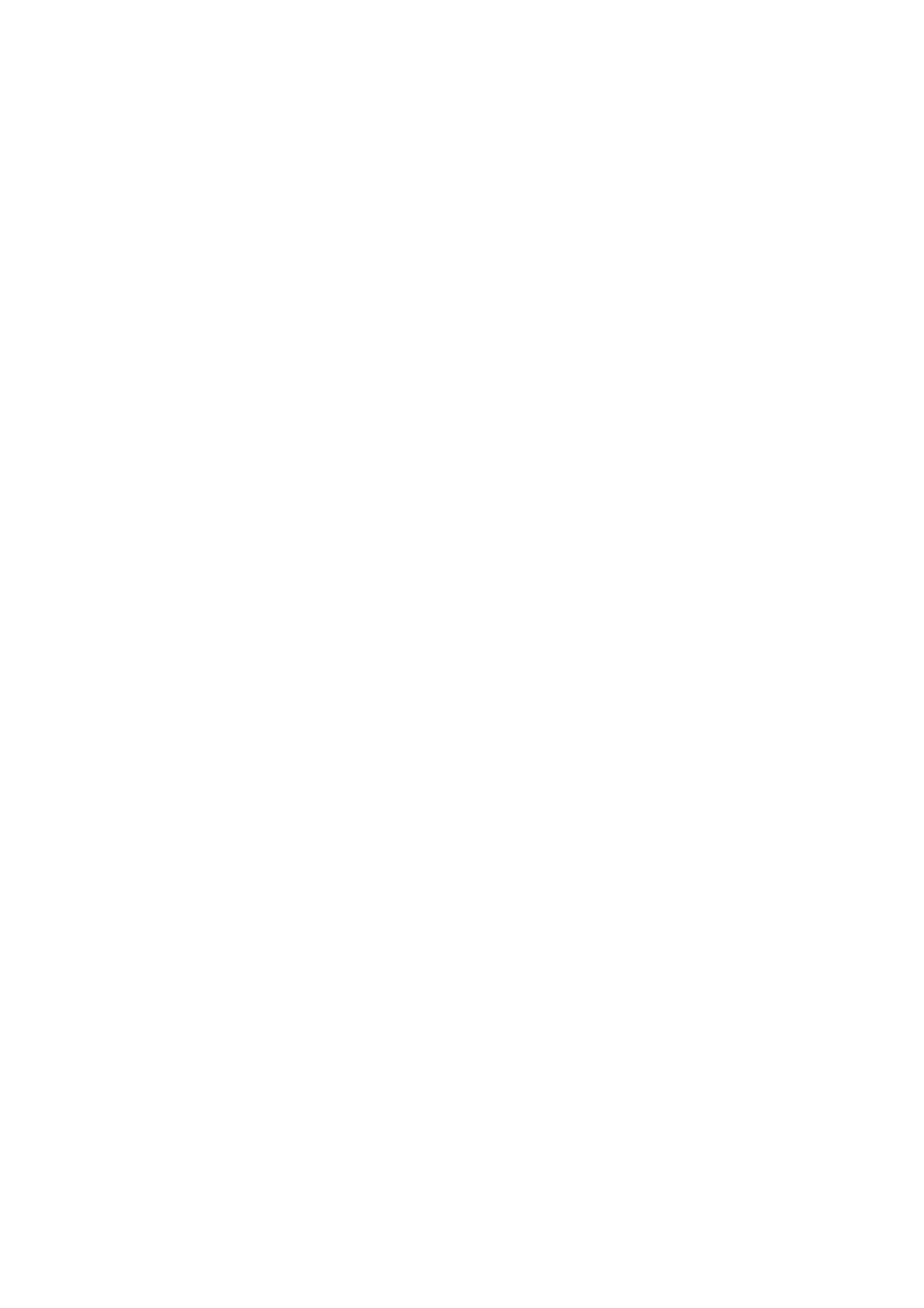

De-us in ad-ju-to-ri-um me-um intende.

Vvana vez na šero<br>V

Domine ad adjuvandum me festina.

Vana variava vohvod vili vod saarling variation variation variation variation variation variation variation va<br>Variation

Gloria Patri, et Fi-li-o, et Spi-ri-tu-i Sancto. Sicut erat in principi-o,

|  |  |                            | -------- |  |  |     |  |            |                              |  |  |  |
|--|--|----------------------------|----------|--|--|-----|--|------------|------------------------------|--|--|--|
|  |  | <b>Service Controllers</b> |          |  |  |     |  | . <b>.</b> | <b>CONTRACTOR</b> CONTRACTOR |  |  |  |
|  |  |                            |          |  |  |     |  |            |                              |  |  |  |
|  |  |                            |          |  |  | ___ |  | _______    |                              |  |  |  |
|  |  |                            |          |  |  |     |  |            |                              |  |  |  |
|  |  |                            |          |  |  |     |  |            |                              |  |  |  |

et nunc, et semper, et in saecu-la saecu-lorum. Amen. Alle-lu-ia

Veni, Creator Spiritus, mentes tuorum visita, imple superna gratia, quae tu creasti pectora.

Qui diceris Paraclitus, Altissimi donum Dei, fons vivus, ignis, caritas, et spiritalis unctio.

Tu septiformis munere, digitus paternae dexterae, tu rite promissum Patris, sermone ditans guttura.

Accende lumen sensibus, infunde amorem cordibus, infirma nostri corporis virtute firmans perpeti.

Hostem repellas longius, pacemque dones protinus: ductore sic te praevio, vitemus omne noxium.

Per te sciamus, da, Patrem, noscamus atque Filium, teque utriusque Spiritum credamus omni tempore.

Deo Patri sit gloria, et Filio, qui a mortuis surrexit, ac Paraclito, in saeculorum saecula. Amen. *Veni, Creator Spiritus Attributed to Rabanus Maurus (766-856)*

### Psalmody

*Psalm 112(113)*

On the day of Pentecost they were all together in one place. Alleluia.



Praise, O servants of the Lord, praise the name of the Lord! May the name of the Lord be blessed both now and for e-vermore!

From the rising of the sun to its setting praised be the name of the Lord! High above all nations is the Lord, above the hea-vens his glory.

Who is like the Lord, our God, who has risen on high to his throne yet stoops from the heights to look down, to look down upon hea-ven and earth?

From the dust he lifts up the lowly, from the dungheap he rai-ses the poor to set him in the compa-ny of princes, yes, with the princes of his people.

To the childless wife he gives a home and gladdens her heart with children.

Glory be to the Father, and to the Son, and to the Ho-ly Spirit; as it was in the beginning, is now and  $e$ -ver shall be, world without end. Amen.

On the day of Pentecost they were all together in one place. Alleluia.

*Psalm 146(147A)* There appeared to the apostles what seemed like tongues of fire, and the Holy Spirit came upon each of them. Alleluia.



Praise the Lord for he is good; sing to our God for he is loving: to him our praise is due.

The Lord builds up Jerusalem and brings back Is-ra-el's exiles, he heals the bro-ken-hearted, he binds up all their wounds.

He fixes the number of the stars; he calls each one by its name. Our Lord is great and almighty; his wisdom can ne-ver be measured.

The Lord rai-ses the lowly; he humbles the wicked to the dust. O sing to the Lord giv-ing thanks; sing psalms to our God with the harp.

He covers the hea-vens with clouds; he prepares the rain for the earth, making mountains sprout with grass and with plants to serve man's needs.

He provides the beasts with their food and young ravens that call upon him. His delight is not in horses nor his pleasure in war-ri-ors' strength.

The Lord delights in those who revere him, in those who wait for his love.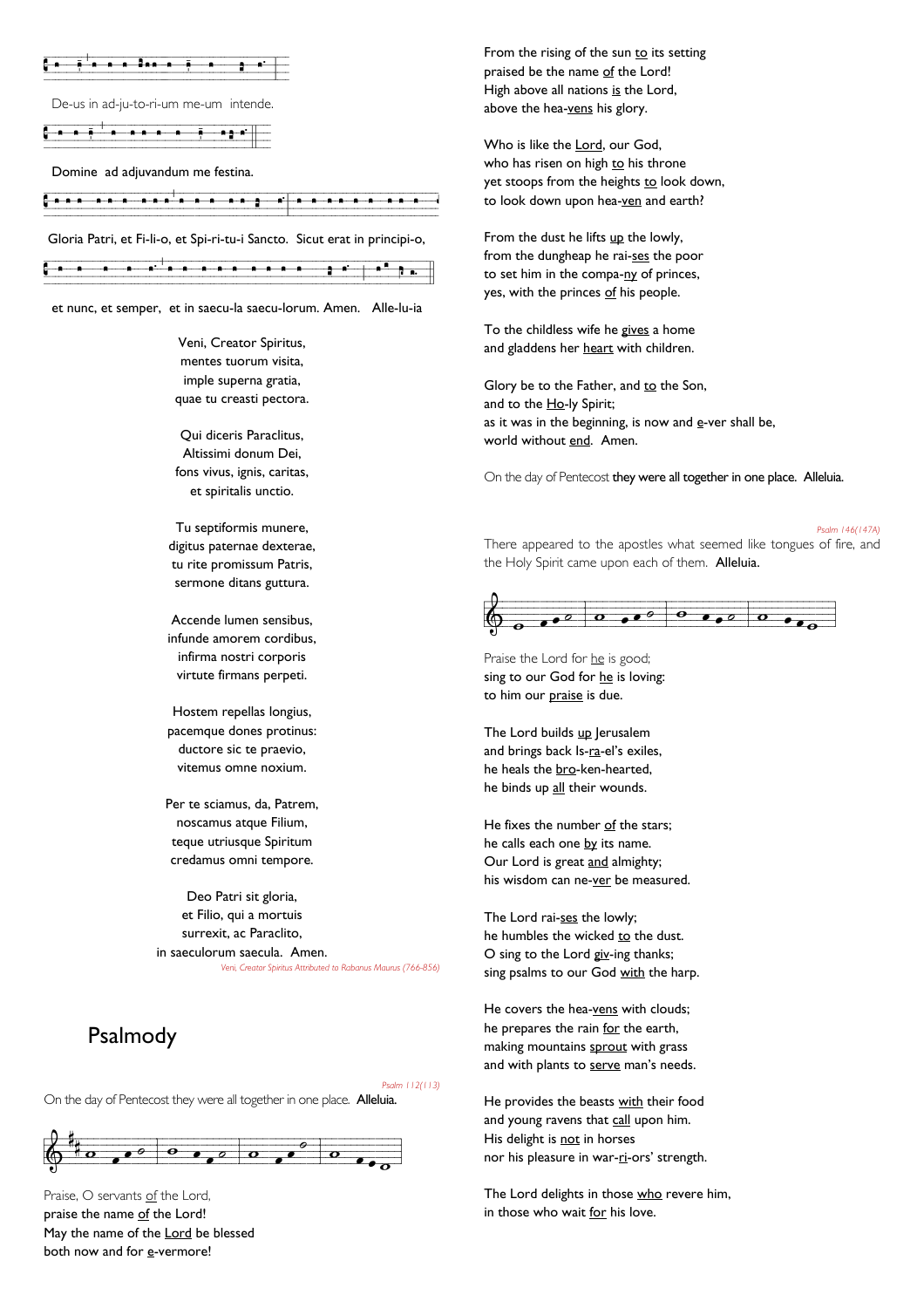Glory be to the Father, and to the Son, and to the Ho-ly Spirit; as it was in the beginning, is now and  $e$ -ver shall be, world without end. Amen.

There appeared to the apostles what seemed like tongues of fire, and the Holy Spirit came upon each of them. Alleluia.

*Revelation 15* The Holy Spirit, who comes from the Father, will glorify me. Alleluia.



Great and wonderful are your deeds, O Lord God the Almighty! Just and true are your ways, O King of the ages!

Who shall not fear and glorify your name, O Lord? For you a-lone are holy. All nations shall come and wor-ship you, for your judgements have been revealed.

Glory be to the Father, and to the Son, and to the Ho-ly Spirit; as it was in the beginning, is now and  $e$ -ver shall be, world without end. Amen.

The Holy Spirit, who comes from the Father, will glorify me. Alleluia.

### *At the end of the Collect:*

. . . who lives and reigns for ever and ever. Amen.

# Liturgy of the Word

Dear brethren,

we have now begun our Pentecost Vigil, after the example of the Apostles and disciples who with Mary, the Mother of Jesus, persevered in prayer, awaiting the Spirit promised by the Lord; like them, let us, too, listen with quiet hearts to the Word of God. Let us meditate on how many great deeds God in times past did for his people and let us pray that the Holy Spirit, whom the Father sent as the first-fruits for those who believe, may bring to perfection his work in the world.

*The first reading is taken from the book of Genesis (11:1-9); It was named Babel because there the language of the whole earth was confused.* The word of the Lord.

Amen.

*The responsorial is taken from Psalm 32:10-15:* Happy the people the Lord has chosen as his own.

*At the end of the prayer:* . . . through Christ our Lord. Amen.

*The second reading is taken from the book of Exodus (19:3-8.16- 20); The Lord came down on the mountain of Sinai before all the people.* The word of the Lord. Amen.

*The responsorial is taken from Psalm 18(19):8-11:* You have the message of eternal life, O Lord.

*At the end of the prayer:* . . . one God, for ever and ever. Amen.

*The third reading is taken from the prophet Ezekiel (37:1-14); Dry bones, I am going to make the breath enter you, and you will live..* The word of the Lord. Amen.

*The responsorial is taken from Psalm 106:2-3.4-5.6-7.8-9:* O give thanks to the Lord, for he is good; for his love has no end.

*At the end of the prayer:* . . . through Christ our Lord. Amen.

> *The fourth reading is taken from the prophet Joel (3:1-5); I will pour out my spirit on all people.*

The word of the Lord.

### Amen.

*The responsorial is taken from Psalm 103:1-2a.24.35c.27-28.29bc-30):*

Send forth your Spirit, O Lord, and renew the face of the earth.

### *At the end of the prayer:*

. . . who lives and reigns for ever and ever. Amen.

*The common of the Mass is taken from The Missa Orbis Factor*



tris. Qui tollis peccata mundi, misere - re nobis. Qui tollis pecca-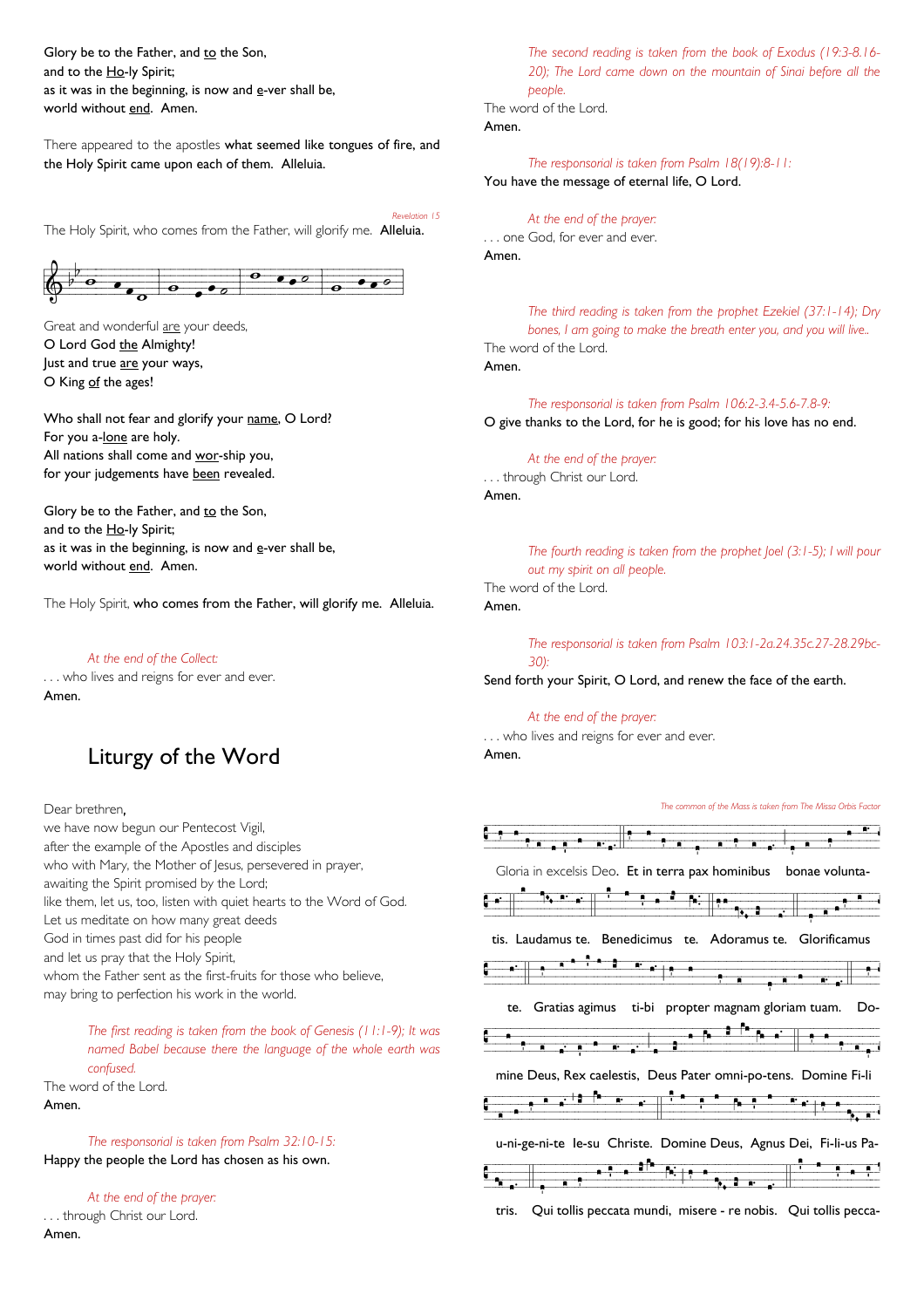| n.                                                             |    |
|----------------------------------------------------------------|----|
| ta mundi, suscipe deprecati-onem nostram. Qui sedes ad dexter- |    |
| n.<br>÷.<br>ī.                                                 |    |
| miserere nobis.  Quoniam tu solus sanctus.<br>am Patris,       | Tu |
| N.                                                             |    |
| solus Dominus. Tu solus Altissimus, Iesu Christe. Cum Sancto   |    |
|                                                                |    |
| Spiritu, in glori-a Dei Pa - tris. A - men.                    |    |

### *At the end of the Collect:*

. . . one God for ever and ever. Amen.

> *The epistle is taken from the letter of Saint Paul to the Romans (8:22-27); The Spirit himself expresses our plea in a way that could never be put into words.*

The word of the Lord. Amen.

> *The Gospel is taken from Saint John (7:37-39); From his breast shall flow fountains of living water.*



Al-le-lu-ia, al-le-lu-ia, al-le-lu-ia!

Come, Holy Spirit, fill the hearts of your faithful and kindle in them the fire of your love.

The Lord be with you. And with your spirit. A reading from the holy Gospel according to John. Glory to you, O Lord.

### *At the end of the Gospel:*

The Gospel of the Lord. Praise to you, Lord Jesus Christ.

# *The Profession of Faith:*  $\frac{1}{2}$   $\frac{1}{2}$   $\frac{1}{2}$  vertices  $\frac{1}{2}$  vertices  $\frac{1}{2}$  . The set of  $\frac{1}{2}$  or  $\frac{1}{2}$  . The set of  $\frac{1}{2}$ Credo in unum Deum, Patrem omnipotentem, factorem cæli et terræ <u>Candal Nuaria e a contra de la contra de la contra de la contra de la contra de la contra de la contra de la contra de la contra de la contra de la contra de la contra de la contra de la contra de la contra de la contra d</u> visibilium omnium, et in-vi-si-bilium. Valva martin martin martin avalde "dvver" avalde "dvv" "dvv" "dvv" "dvv" "dvv" "dvv" "dvv" "dvv" "dvv" "dvv" "<br>Dvve s operator "dvvd" "dvvd" "dvvd" "dvvd" "dvvd" "dvvd" "dvvd" "dvvd" "dvvd" "dvvd" "dvvd" "dvvdd" "dvvdd" " Christum, Filium Dei unigenitum. Et ex Patre natum ante omnia  $\mathbf{v}_{\mathbf{z}}$  is the set of the  $\mathbf{v}_{\mathbf{z}}$  sæcula. Deum de Deo, lumen de lumine Deum verum de Deo vero, Vera in version <sup>i</sup> tenn<sub>is</sub> i

genitum non factum consubstantialem Patri: per quem omnia facta

| sunt. Qui propter nos homines et propter nostram salutem descendit                                                                                                                                                                   |
|--------------------------------------------------------------------------------------------------------------------------------------------------------------------------------------------------------------------------------------|
|                                                                                                                                                                                                                                      |
| de cælis. Et incarnatus est de Spiritu Sancto ex Maria Virgine:                                                                                                                                                                      |
|                                                                                                                                                                                                                                      |
| et homo factus est. Crucifixus etiam pro nobis sub Pontio Pilato                                                                                                                                                                     |
| <u>Cap is a sealer in the sealer in the sealer of the sealer in the sealer in the sealer in the sealer in the sealer in the sealer in the sealer in the sealer in the sealer in the sealer in the sealer in the sealer in the se</u> |
| passus et sepultus est. Et resurrexit tertia die secundum Scripturas.                                                                                                                                                                |
|                                                                                                                                                                                                                                      |
| Et ascendit in cælum: sedet ad dexteram Patris. Et iterum venturus est                                                                                                                                                               |
|                                                                                                                                                                                                                                      |
| cum gloria, iudicare vivos et mortuos: cuius regni non erit finis. Et in                                                                                                                                                             |
|                                                                                                                                                                                                                                      |
| Spiritum Sanctum, Dominum, et vivificantem: qui ex Patre Filioque                                                                                                                                                                    |
|                                                                                                                                                                                                                                      |
| procedit. Qui cum Patre et Filio simul adoratur, et conglorificatur:                                                                                                                                                                 |
|                                                                                                                                                                                                                                      |
| qui locutus est per prophetas. Et unam sanctam, catholicam et                                                                                                                                                                        |
|                                                                                                                                                                                                                                      |
| apostolicam Ecclesiam. Confiteor unum baptisma in remissionem                                                                                                                                                                        |
|                                                                                                                                                                                                                                      |
| peccatorum. Et exspecto resurrectionem mortuorum et vitam venturi                                                                                                                                                                    |
|                                                                                                                                                                                                                                      |

sæculi. A- men.

### *The Prayer of the Faithful:*

Lord, in your mercy. Hear our prayer.

### *Our Lady's intercession is sought:*

Hail Mary, full of grace, the Lord is with thee; blessed art thou among women, and blessed is the fruit of thy womb, Jesus. Holy Mary, Mother of God, pray for us sinners now, and at the hour of our death. Amen.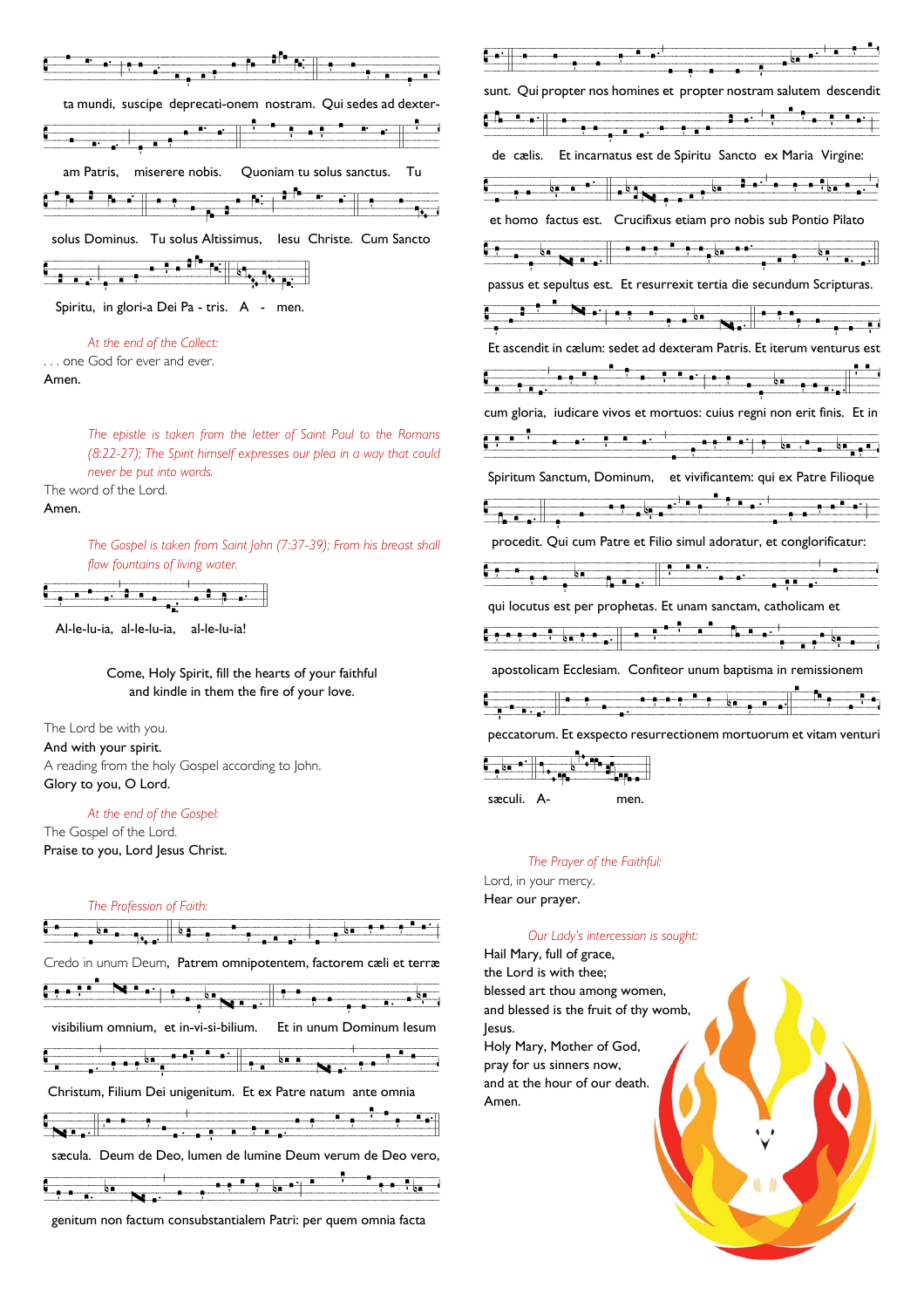# Liturgy of the Eucharist

### *As the altar is prepared:*

Come, Holy Ghost, Creator, come from thy bright heavenly throne, come, take possession of our souls, and make them all thine own.

Thou who art called the Paraclete, best gift of God above, the living spring, the living fire, sweet unction and true love.

Thou who are sev'nfold in thy grace, finger of God's right hand; his promise, teaching little ones to speak and understand.

O guide our minds with thy blest light, with love our hearts inflame; and with thy strength, which ne'er decays, confirm our mortal frame.

> Far from us drive our deadly foe; true peace unto us bring; and through all perils lead us safe beneath thy sacred wing.

Through thee may we the Father know, through thee th'eternal Son, and thee the Spirit of them both, thrice-blessed Three in One.

All glory to the Father be, with his co-equal Son: the same to thee, great Paraclete, while endless ages run. *Ascribed to Rabanus Maurus (776-856); translation anonymous*

Pray brothers and sisters, that my sacrifice and yours may be acceptable to God, the almighty Father.

May the Lord accept the sacrifice at your hands, for the praise and glory of his name, for our good and the good of all his holy Church.







cae-li et ter-ra Glo-ri-a tua. Ho-sanna in ex– celsis. Benedictus

|       | Ń.                                                                                                                                                                                                                                                                                                                                                                                                                                                                                                                                         |                |
|-------|--------------------------------------------------------------------------------------------------------------------------------------------------------------------------------------------------------------------------------------------------------------------------------------------------------------------------------------------------------------------------------------------------------------------------------------------------------------------------------------------------------------------------------------------|----------------|
|       | qui venit in nomine Domi-ni.<br>Ho-sanna in ex - celsis.                                                                                                                                                                                                                                                                                                                                                                                                                                                                                   |                |
|       | During the Eucharistic Prayer:<br>The mystery of the Faith:                                                                                                                                                                                                                                                                                                                                                                                                                                                                                |                |
|       | <del>.</del> .<br>$\cdot$ .                                                                                                                                                                                                                                                                                                                                                                                                                                                                                                                |                |
|       | We pro-claim your Death, O Lord, and pro-fess your                                                                                                                                                                                                                                                                                                                                                                                                                                                                                         |                |
|       |                                                                                                                                                                                                                                                                                                                                                                                                                                                                                                                                            |                |
|       | <u>.</u>                                                                                                                                                                                                                                                                                                                                                                                                                                                                                                                                   |                |
|       | Res-ur-rec-tion un-til you come a-gain.                                                                                                                                                                                                                                                                                                                                                                                                                                                                                                    |                |
|       | At the end of the Eucharistic Prayer:                                                                                                                                                                                                                                                                                                                                                                                                                                                                                                      |                |
|       | Through him, and with him, and in him,                                                                                                                                                                                                                                                                                                                                                                                                                                                                                                     |                |
|       | O God, almighty Father, in the unity of the Holy Spirit,                                                                                                                                                                                                                                                                                                                                                                                                                                                                                   |                |
|       | all glory and honour is yours,                                                                                                                                                                                                                                                                                                                                                                                                                                                                                                             |                |
|       | for ever and ever.                                                                                                                                                                                                                                                                                                                                                                                                                                                                                                                         |                |
|       |                                                                                                                                                                                                                                                                                                                                                                                                                                                                                                                                            |                |
|       |                                                                                                                                                                                                                                                                                                                                                                                                                                                                                                                                            |                |
|       | $A - men$ .                                                                                                                                                                                                                                                                                                                                                                                                                                                                                                                                |                |
|       |                                                                                                                                                                                                                                                                                                                                                                                                                                                                                                                                            |                |
|       |                                                                                                                                                                                                                                                                                                                                                                                                                                                                                                                                            |                |
|       |                                                                                                                                                                                                                                                                                                                                                                                                                                                                                                                                            |                |
|       | Praeceptis salutaribus moniti, et divina institutione formati, audemus dicere:                                                                                                                                                                                                                                                                                                                                                                                                                                                             |                |
|       |                                                                                                                                                                                                                                                                                                                                                                                                                                                                                                                                            |                |
|       | $\overrightarrow{A}$ $\overrightarrow{A}$ $\overrightarrow{A}$ $\overrightarrow{A}$ $\overrightarrow{A}$ $\overrightarrow{A}$ $\overrightarrow{A}$ $\overrightarrow{A}$ $\overrightarrow{A}$ $\overrightarrow{A}$ $\overrightarrow{A}$ $\overrightarrow{A}$ $\overrightarrow{A}$ $\overrightarrow{A}$ $\overrightarrow{A}$ $\overrightarrow{A}$ $\overrightarrow{A}$ $\overrightarrow{A}$ $\overrightarrow{A}$ $\overrightarrow{A}$ $\overrightarrow{A}$ $\overrightarrow{A}$ $\overrightarrow{A}$ $\overrightarrow{A}$ $\overrightarrow{$ |                |
|       | Pater noster, qui es in caelis: sanctificetur nomen tuum; adveniat                                                                                                                                                                                                                                                                                                                                                                                                                                                                         |                |
|       |                                                                                                                                                                                                                                                                                                                                                                                                                                                                                                                                            |                |
|       |                                                                                                                                                                                                                                                                                                                                                                                                                                                                                                                                            | $\frac{1}{2}$  |
|       | regnum tuum; fiat voluntas tua, sicut in caelo, et in terra.                                                                                                                                                                                                                                                                                                                                                                                                                                                                               |                |
|       |                                                                                                                                                                                                                                                                                                                                                                                                                                                                                                                                            |                |
|       | τ                                                                                                                                                                                                                                                                                                                                                                                                                                                                                                                                          | $\blacksquare$ |
|       | $\frac{1}{\sqrt{1-\frac{1}{2}}}\left(\frac{1}{\sqrt{1-\frac{1}{2}}}\right)^{\frac{1}{2}}$                                                                                                                                                                                                                                                                                                                                                                                                                                                  |                |
|       | Panem nostrum cotidianum da nobis hodie; et dimitte nobis                                                                                                                                                                                                                                                                                                                                                                                                                                                                                  |                |
|       |                                                                                                                                                                                                                                                                                                                                                                                                                                                                                                                                            |                |
|       | $\begin{array}{c} \bullet \end{array} \begin{array}{c} \bullet \end{array} \begin{array}{c} \bullet \end{array} \begin{array}{c} \bullet \end{array}$<br>$\ddot{\mathbf{r}}$ , and a set                                                                                                                                                                                                                                                                                                                                                   |                |
|       | debita nostra, sicut et nos dimittimus debitoribus nostris: et ne nos                                                                                                                                                                                                                                                                                                                                                                                                                                                                      |                |
|       |                                                                                                                                                                                                                                                                                                                                                                                                                                                                                                                                            |                |
|       | a <sup>a p</sup> a ar<br>h e                                                                                                                                                                                                                                                                                                                                                                                                                                                                                                               |                |
|       | inducas in tentationem; sed libera nos a malo.                                                                                                                                                                                                                                                                                                                                                                                                                                                                                             |                |
|       | and the coming of our Saviour, Jesus Christ.                                                                                                                                                                                                                                                                                                                                                                                                                                                                                               |                |
|       | For the kingdom, the power and the glory are yours now and for ever.                                                                                                                                                                                                                                                                                                                                                                                                                                                                       |                |
|       |                                                                                                                                                                                                                                                                                                                                                                                                                                                                                                                                            |                |
| Amen. | Who live and reign for ever and ever.                                                                                                                                                                                                                                                                                                                                                                                                                                                                                                      |                |



Agnus Dei, qui tollis pec-ca-ta mundi : dona nobis pacem.